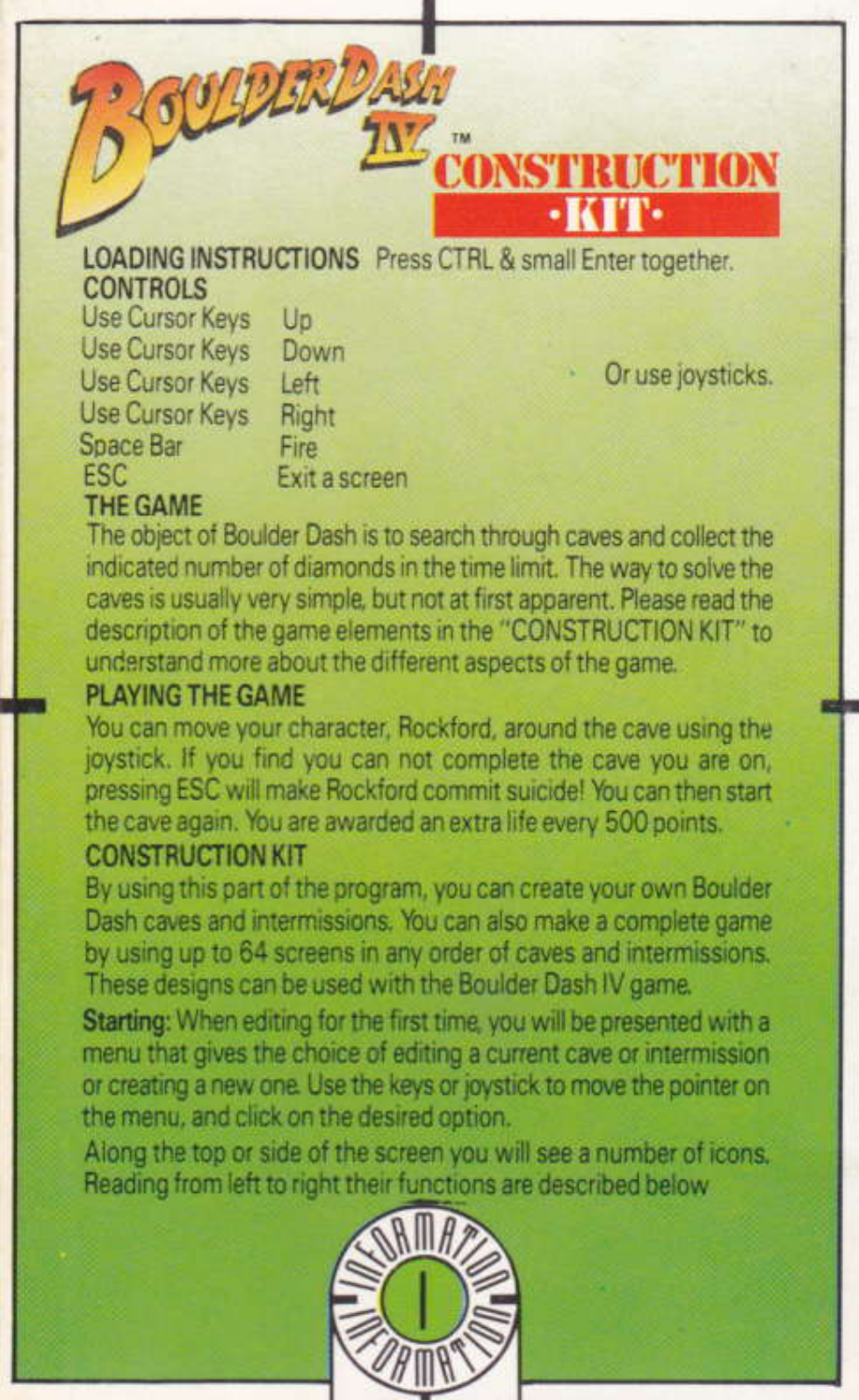# ORJECTS

Boulder: The rocks will fall if unsupported, and can be pushed if there are no objects in front of it. When selected, place on the game screen by moving the mouse and pressing the left button.

Diamond: In every cave a certain number of diamonds need to be collected to win, and to leave the cave.

Enchanted Wall: Looks like any other wall, except when hit by an object it will "mill" for a certain time. During this time, it will turn boulders into diamonds and vice versa

Wall: A regular wall used to build spaces and paths. It can't be crossed, but can be destroyed by explosions.

Titanium Wall: This wall is indestructible.

Growing Wall: If there are no obstacles next to it, this wall will grow into any free space.

Extra Rockford: These won't move, but you must protect them from being destroyed by boulders, etc.

Dirt: Used as a filler. Stops all objects except Rockford!

Fireflies: They explode on contact, killing Rockford, They are destroyed by dropping boulders on them, or by contact with Amoeba.

Butterflies: They behave as above, except they produce diamonds when they explode.

Amoeba: This grows through dirt, and unless confined (when it will turn into diamonds) will eventually turn into Boulders.

Slime: Looks like the Amoeba, but allows rocks and diamonds to pass through.

Hidden Exit Door: This door looks just like Titanium Wall, and is obviously difficult to find.

Exit Door: This exit will be revealed as soon as the required number of diamonds have been collected.

Entrance: This is where Bookford starts COMMANDS

Line Mode: This draws a row of the current icon selected. Click for the start position, and click again for the end position.

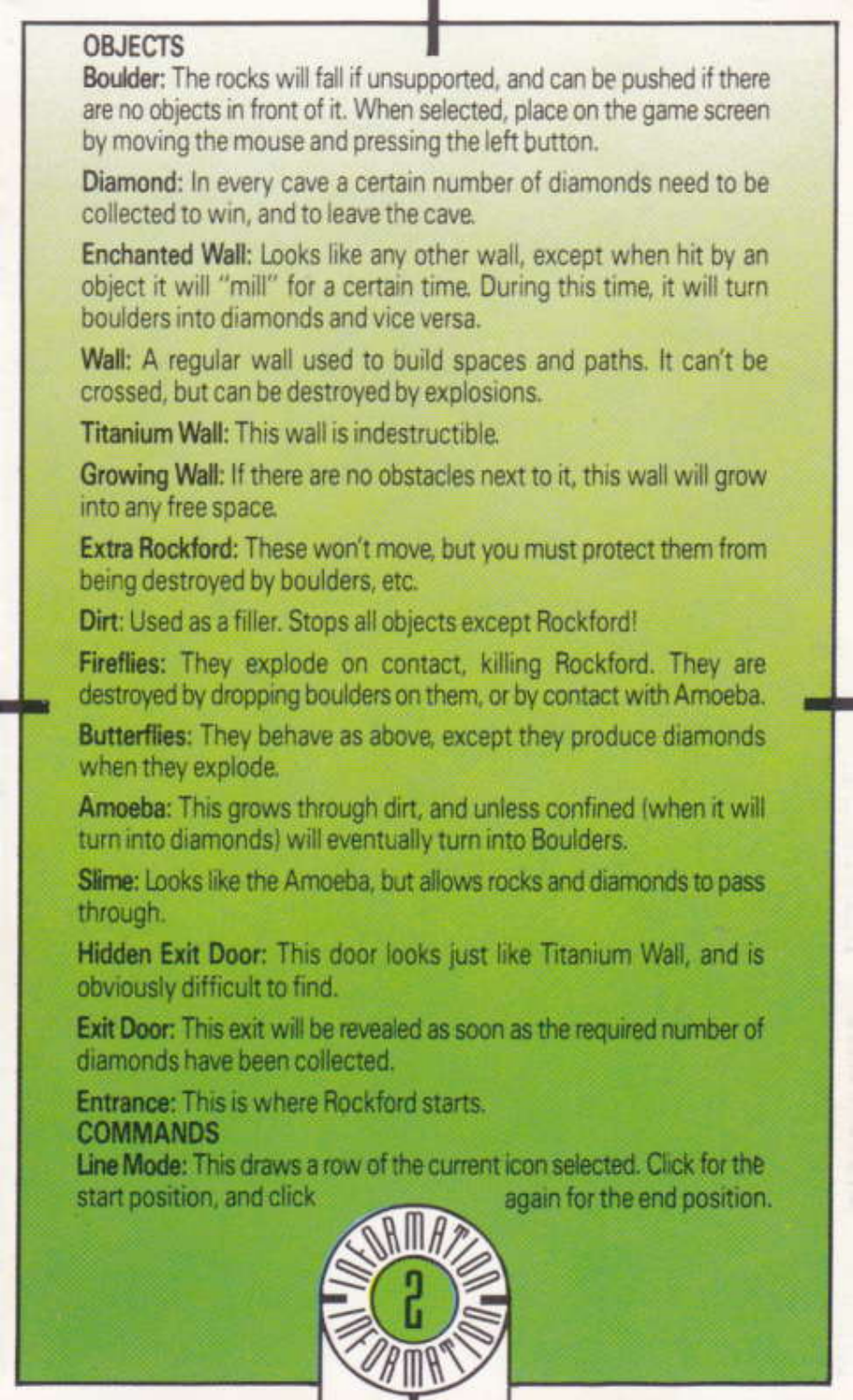Random: Selecting the dice icon will place 20 of the selected objects on the game screen randomly.

Eraser: This selects an empty space, which can be used to delete misplaced objects.

C: (Press C) A colour menu will be displayed allowing you to change the colours.

T: (Press T) This tests the screen you are editing. Use the joystick to control Rockford. You have one life only.

M: (Press M) This selects the main menu described below.

N: (Press N) This selects new screen, and clears the cave/ intermission you are working on.

P: (Press P) This removes the selection menu enabling you to work on a larger area.

CLOCK: This allows the timings and counters to be altered. Use the joystick to alter the values.

Other functions accessed by keys only are: F-Full screen (view the whole playing area)

## **MAIN MENU**

Using the main menu you can set a sequence using load and save. Simply load each cave in turn and save them on to one tape as a sequence. They can then be re-loaded at the start of a Boulder Dash IV game.

## **CAVES AND SEQUENCES**

A NOTE ABOUT CAVES AND INTERMISSIONS: A standard Boulder Dash "game" consists of a total of 16 caves and 4 intermissions. The caves are made up of 4 TV screens of maze, etc. and this is where the player must collect the required diamonds. After every 4 caves the player is rewarded with a "bonus game", the intermission. This is just a single screen, where he/she can score extra points or lives. Obviously, using this kit, one can alter the number of caves and intermissions to any number or sequence.

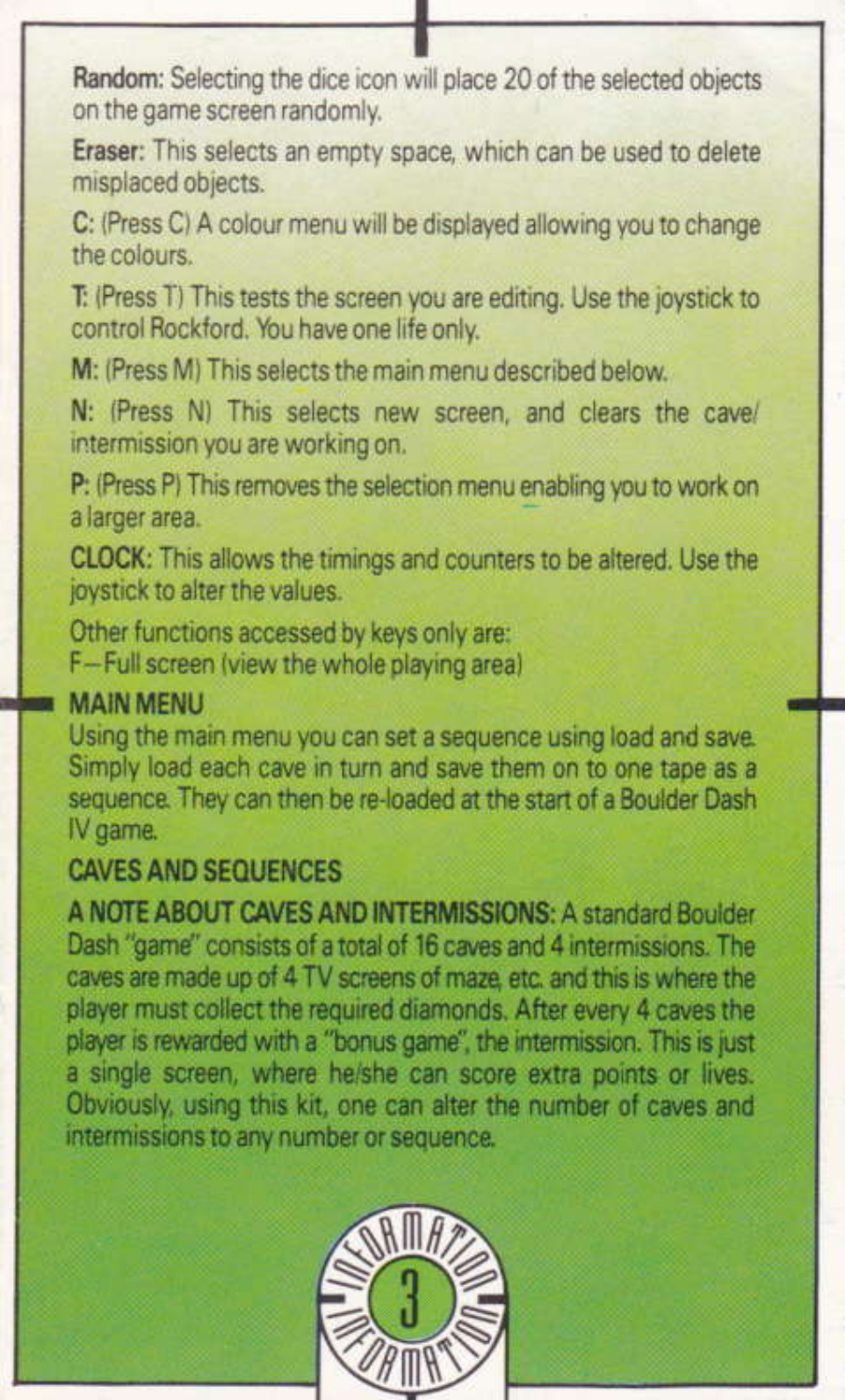Boulder Dash is a registered trademark of First Star Software Inc. Boulder Dash Construction Kit and Rockford are trademarks of First Star Software Inc. Boulder Dash was created by Peter Liepa with Chris Grey, Audiovisual material copyrighted 1989 First Star Software Inc. All rights reserved.

#### INSTRUCTIONS DE CHARGEMENT

Annuvez simultanement sur CTRL et netit FNTER.

#### COMMANDES

Touches curseur

Vers le haut Vers le bas A gauche A droite

Ou hien servez-yous de la manette.

Barre d'espacement Feu

A ou ESC

Pour déselectionner une image-écran.

### $E$

Vous avez nour objectif de fouiller les cavernes pour ramasser dans le délai prescrit le nombre de diamants indiqué. Normalement, la solution en est très simple. quoique pas évident au premier abord. Pour mieux comprendre les différents aspects du jeu, consultez la description des divers éléments du jeu (voir ci-dessus: CONSTRUCTION KIT).

### COMMENT, IOUER

Vous nouvez déplacer ROCKFORD dans la caverne en vous servant de la manette. Si yous trouvez impossible de réussir une caverne, appuyez sur ESC pour que ROCKFORD se suicide! Ceci vous permettra de recommencer la caverne concernée. Vous obtiendrez une vie supplémentaire tous les 500 points.

#### CONSTRUCTION KIT

En exploitant cette partie du programme, vous pouvez créer vous-même des cavernes et des jeux supplémentaires. Vous pouvez également créer un ieu complet à partir de jusqu'à 64 images-écran avec cavernes et jeux supplémentaires dans n'importe quel ordre. La configuration sélectionnée peut être utilisée avec le BOULDERDASHIV.

DEMARRAGE: Lors de la première édition, on vous présentera un menu offrant la possibilité soit d'éditer une caverne un jeu supplémentaire en cours, soit d'en créer de nouveaux. Servez-vous des touches ou de la manette pour déplacer le pointeur et puis sélectionnez l'option voulue.

Vous verrez sur l'écran un nombre de symboles graphiques dont les fonctions (de gauche à droite) sont décrites ci-dessous (pour sélectionner un symbole, appuyez sur le bouton de gauche).

#### **LES OBJETS**

Rochers: Lorsqu'ils ne sont pas supportés, les rochers tombent et peuvent être déniacés s'il n'y a pas d'objet en face. Pou introduire un objet dans l'image-écran. servez-vous de la souris et appuyez sur le bouton de gauche.

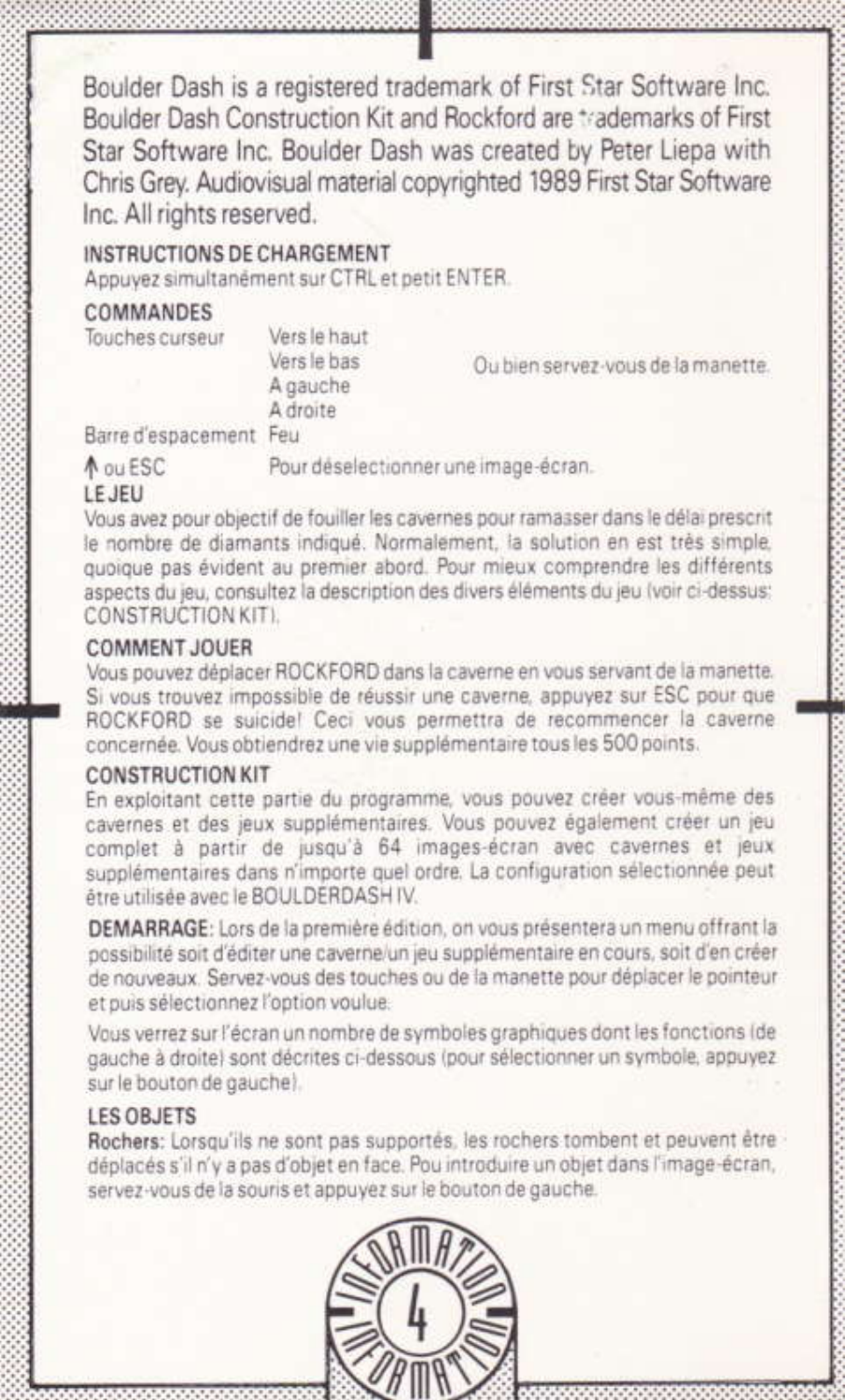Diamants: Chaque caverne renferme un certain nombre de diamants: il faut les ramasser pour gagner - et pour sortir de la caverne.

Mur enchanté: On dirait un mur comme les autres seulement, le murenchanté, lorsqu'il est heurté par un objet, se reume pendant un moment pour transformer les rochers en diamants et vice versa

Mur: Mur normal destiné à la construction d'espaces et d'allées, Infranchissable. mais on neut le faire sauter

Mur de titone: Comur est indestructible

Mur "poussant": S'il n'y a pas d'obstacle à côté, ce mur "pousse" pour occuper des espaces libres.

ROCKFORDS sunnièmentaires: Ceux-ci sont incapables de se déplacer, mais il faut les protéger contre des rochers, etc ...

Crasse: Sert de matériau de remplissage. Arrête tous les objets sauf ROCKFORD!

Lucioles: Celles-ci explosent au contact (adieu ROCKFORD . . . ) On peut les détruire en y lancant des rochers. Tout contact avec des amibes leur est mortel.

Papillons: Idem, mais donnent des diamants en explosant.

Amibes: Poussent à travers la crasse et au bout d'un moment se transforment en rochers (ou bien diamants si enfermées).

Dépôts visqueux: Ressemblemnt aux amibes, mais laissent passer rochers et diamants.

Porte de sortie cachée: Ressemble au mur de titane, donc difficile à repérer.

Porte de sortie: Se révèle dès que le nombre requis de diamants auront été ramassés

Entrée: Point de départ ROCKFORD.

#### COMMANDES

Mode ligne: pour créer ligne correspondant au symbole sélectionné. Cliquez la souris (i) début et (ii) fin.

Distribution aléatoire: pour réaliser la distribution aléatoire de 20 objets parmi les objets choisis, sélectionnez le symbole dé

Effacement : pour sélectionner un espace vide destiné à effacer des objets mal placés.

Horloge : permet de modifier durée/compteurs

C (Appuyez sur C): pour changer de couleur. A l'aide du menu couleur, sélectionnez la couleur à changer et appuyez sur le bouton.

T (Appuvez sur T): pour tester l'image écran que vous éditez. Pour commander Rockford, utilisez la manette. Vous disposez d'une seule vie.

M (Appuvez sur M): pour sélectionner le menu principal (voir ci-dessous).

N (Anouvez sur N): pour sélectionner une nouvelle image-écran et effacer la caverne/jeu supplémentaire en cour

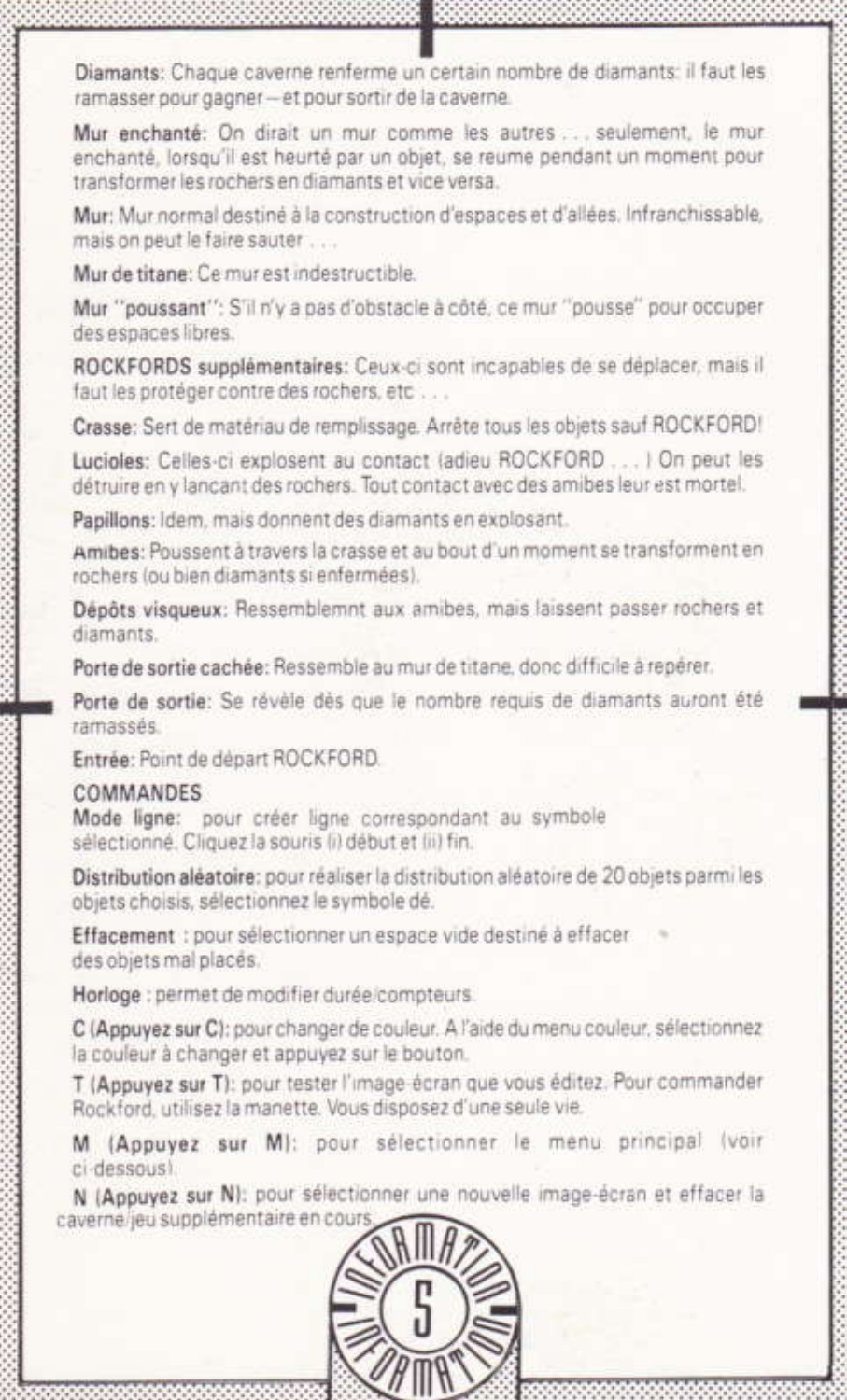D'autres fonctions accessibles uniquement par touche: F: Affichage complet (vue intégrale)

### **MENULFICHIER**

A partir du menu principal, vous pouvez créer une séquence chargement/sauvegarde: il faut tout simplement charger les cavernes chacune à son tour et les conserver sur bande en séquence. Vous pourrez les recharger ultérieurement nour lancer le BOULDERSDASHIV

CAVERNES: JEUX SUPPLEMENTAIRES: Le jeu standard BOULDERDASH consiste en 16 cavernes et 4 jeux supplémentaires. Les cavernes se composent de 4 images écrans (dédales, etc...) renfermant les diamants. Toutes les 4 cavernes. le joueur a la possibilité d'un "BONUS GAME"-jeu à une seule image-écran permettant de gagner des points/vies supplémentaires. Ceci permet également de modifier soit le nombre, soit la séquence de cavernes/jeux supplémentaires.

#### ROULDERDASH IV & CONSTRUCTION KIT (Bobadas y juego de construcción) INSTRUCCIONES DE CARGA

Pulsa CTRL y ENTER pequena a la yez.

#### MANDOS

| Teclas del cursor Arriba  |                 |
|---------------------------|-----------------|
| idem                      | Abaio           |
| idem                      | 20a             |
| idem                      | Decha           |
| Barra espaciadora Disparo |                 |
| <b>MOESC</b>              | Dejas un cuadro |

Ousa el joystick.

#### FL.IUFGO

El objeto del Boulderdash es buscar y recoper, en cuevas, el número de diamantes indicado en el tiempo disponible. Generalment la forma de hacerlo es bien sencilla. nero no evidente a nrimera vista

Lee la descripción de los elementos del juego en 'Construction Kit' para comprender mejor los varios aspectos del juego.

#### COMO JUGAR

Puedes mover a tu personaie. Rockford, por la cueva mediante el joystick. Si no nuedes completar la tarea en la cueva en que estás, puedes ocasionar el suicidio de Rockford pulsando ESC. Entonces puedes volver a empezar en esa misma cueva. Por cada 500 puntos conseguidos ganas una vida.

#### THE CONSTRUCTION KIT (el Juego de construcción)

Usando esta parte del programa puedes crear tus propias cuevas e intervalos Boulderdash, También puedes hacer un juego completo usando cierto número de cuadros en cualquier orden de cuevas e intervalos.

Estos disenos se pueden usar con el juego Boulderdash IV.

## COMIENZO

Al editar nor primera vez se te presenta un menú que te da la opción de editar una queva o intervalo actual, o de crear una nueva. Usa teclas o el joystick para mover el indicador sobre el menú y teclea en la opcción que quieras.

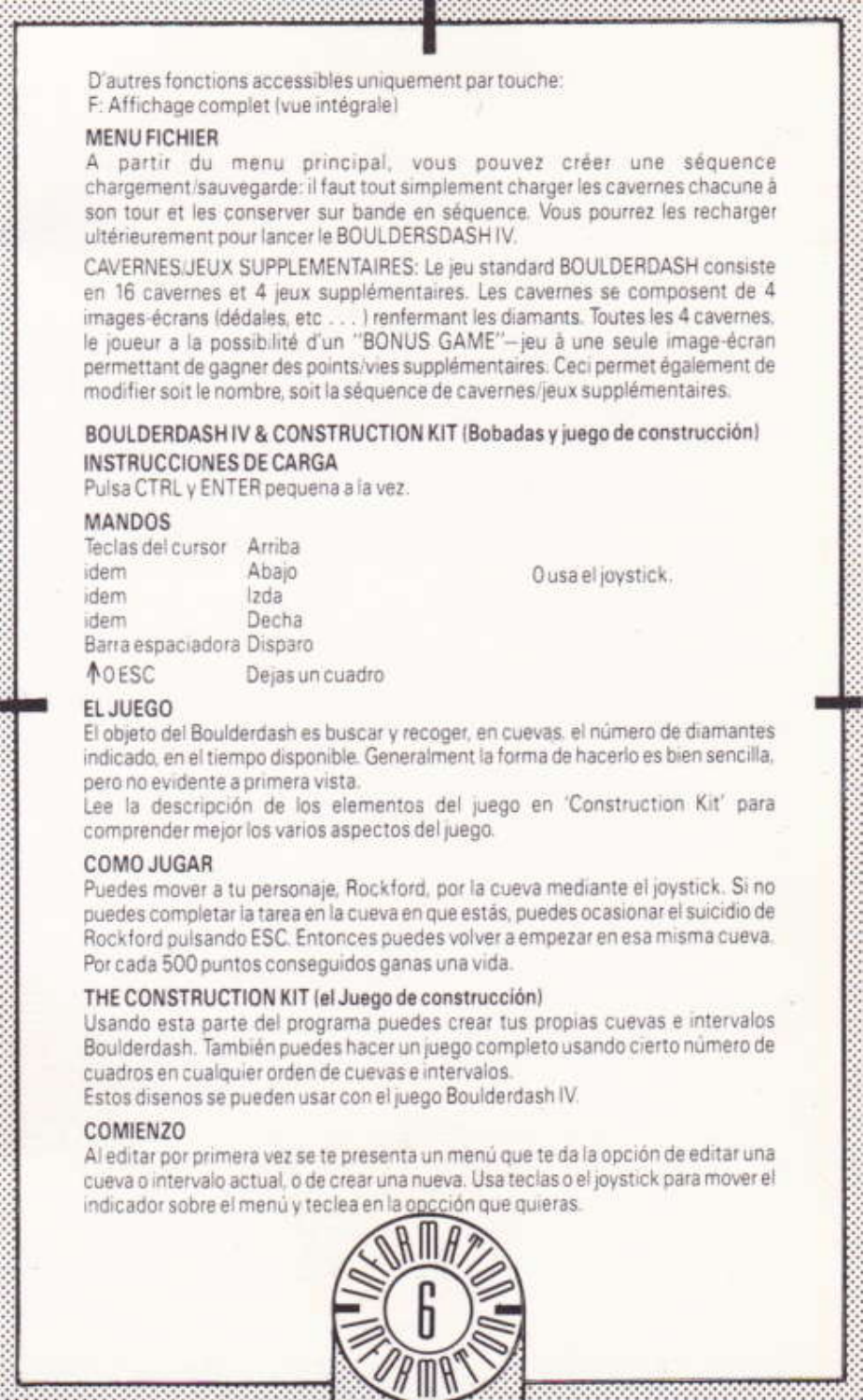En el costado de la pantalla verás unos símbolos. Sus funciones-de izda, a decha - son como sigue.

#### **ORJETOS**

Rocas: De non soportarlas se caen, y se puede empujarlas, si no hay objetos delante de las mismas. Una vez hecha la selección, coloca el cuadro del juego moviendo para ello el 'ratón' y nulsando el botón izquierdo.

Diamante: Para ganar y salir de la cueva tienes que recoger cierto número de diamontes en cada cuava

Pared Encantada: Parece una pared cualquiera, salvo que al chocar cualquier obieto contra ella "muele" por cierto tiempo, convirtiendo rocas en diamante, y vinguersa

Pared: Una pared corriente usado para crear espacios y caminos. No se puede cruzarla pero se puede romperla mediante explosiones.

Pared de Titanio: Es indestructible

Pared de Crecimiento: Si no hay obstáculos se extiende a cualquier espacio libre.

Rockford Extra: Estos no se mueven pero tú debes cuidarlos para evitar su destrucción por rocas, etc.

Basura: Se usa para rellenos. Detiene todos los objetos pero no a Rockford.

Luciernagas: Exploran al hacer contacto, matando a Rockford, Para destruirlas hay que deiar caer rocas sobre las mismas, o ponerlas en contacto con una amiba.

Mariposas: Se comportan como las luciérnagas, salvo que al explotar producen diamantes

Amiba: Crece en la basura, y a menos que se le impida (en cuyo caso se en diamantes) acaba por transformarse en rocas.

Legamo: Se parece a Amiba pero permite el paso de rocas y diamantes.

Puerta de Salida Oculta: Esta puerta se parece a la pared de titanio y es por eso difícil de encontrar

Puerta de Salida: Se revelará tan pronto como se recoja el número de diamantes ranuarido

Entrada: Es agui donde empieza Rockford

#### MANDOS

Modalidad en linea: (Pulsa L). Con esto se dibuia una hilera del símbolo seleccionado. Teclea para conseguir la posición de partida y de nuevo para la photos ab photosop

El Azar: Seleccionando el símbolo del dado presenta al azar 20 de los objetos calaccionados

Borrador: (Pulsa E). Seleccionando un espacio vacio que se puede usar para borrar objetos mal colocados

C. (Puisa C): Anarece un menú de colores, lo que te permite cambiarlos.